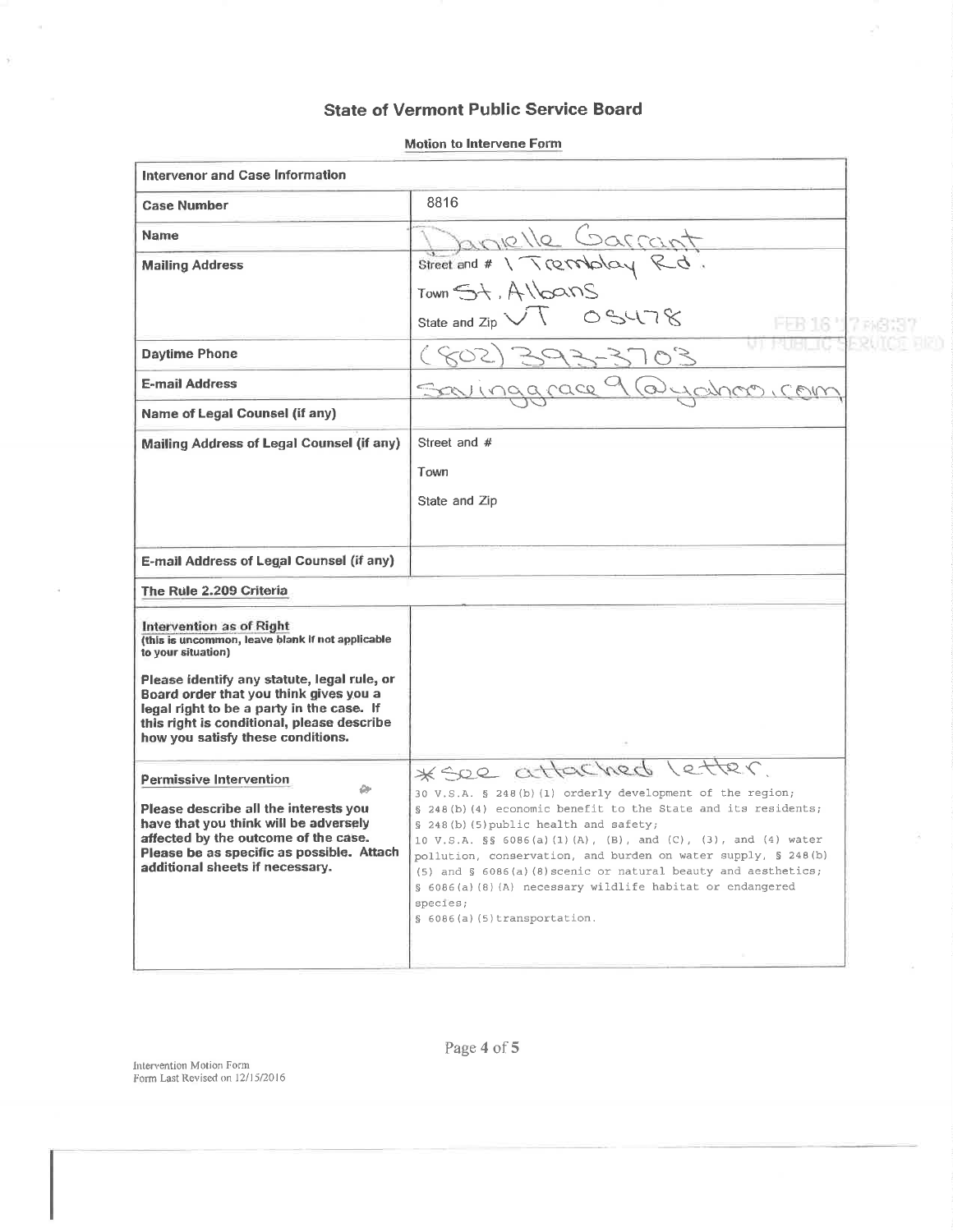Please state whether there are other ways to protect your interest(s) besides as a party participating in this proceeding. If there is no other way for you to protect your interests, please state this fact. Please also explain whether there is already a party in the case who has the same or similar interest(s) to be protected in the case.

There is no other way

Certification This section may be completed by the intervenor or a duly authorized representative.

I certify that the information provided on this form is true and accurate to the best of my knowledge.

 $811$ trascant  $\Omega$ Print Name Date  $Z \setminus Z \setminus \setminus$ Signature

 $\mathcal{D}$ 

Intervention Motion Form Form Last Revised on 12/15/2016 Page 5 of 5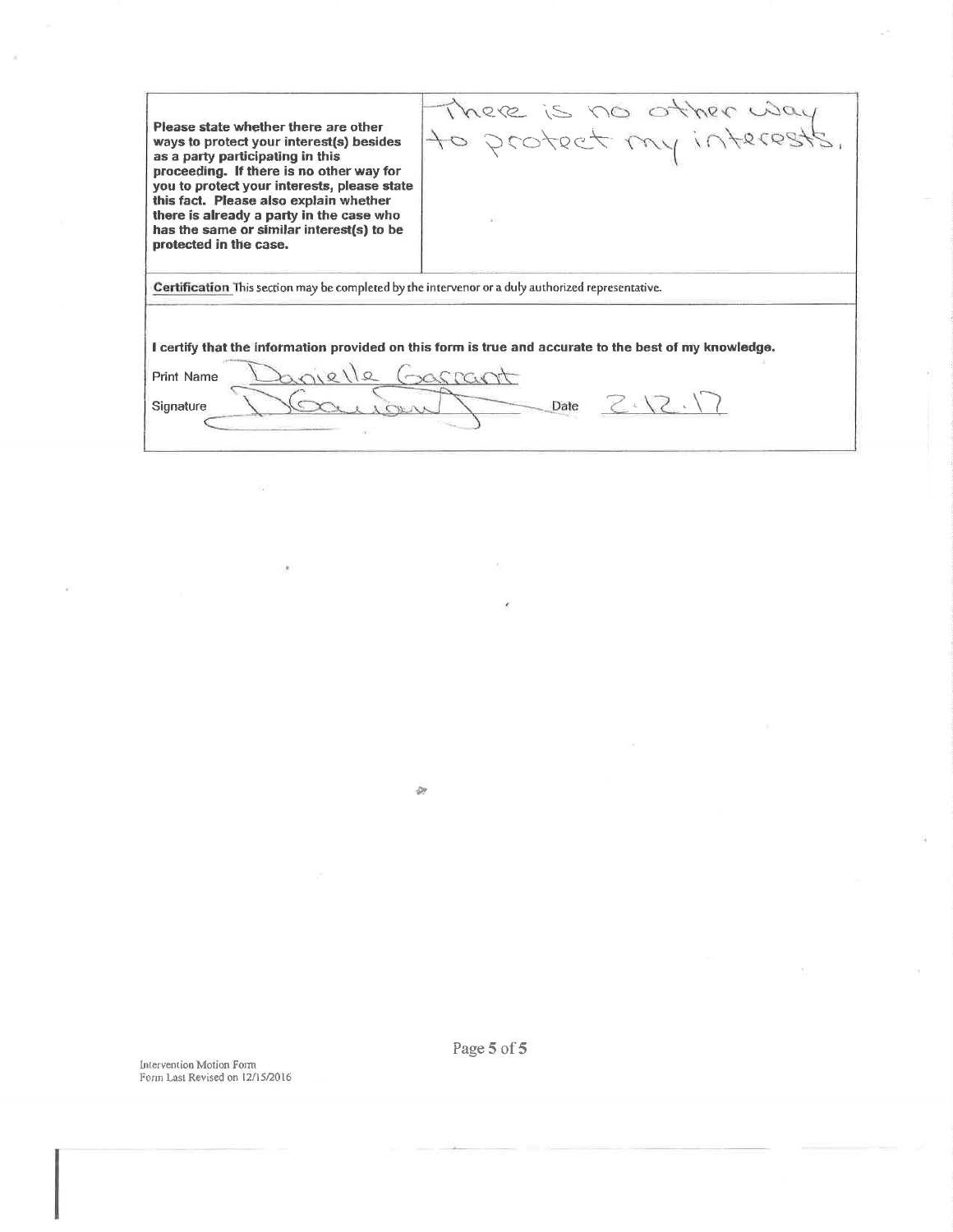#### "lf The Wind Turbines Come"

My family and I live on 1 Tremblay Rd. St. Albans, VT which is approximately 2500 feet from the nearest turbines. My husband and I have four children ranging in ages from nine months to thirteen years.

A typical day for us starts as follows: Homemade pancakes on our plates dripping with maple syrup, which was collected by our family in the wood behind my parent's house. My parent's house will be a mere 2000 feet from the nearest purposed turbine. With turbines come the potential of ice throw. We have made many memories collecting sap and enjoying the syrup from my parent's wood. lf the turbines come- we could lose this.

Next, my husband sets off to work while the kids and I clean up and get ready to school. They do not go to school-they school at home. In the morning the sun rises above the scenic ridge behind our home. Turbines behind our home will cause shadow flicker throughout our home. Shadow flicker in the mornings could make it impossible to concentrate on school work. Homeschooling, though challenging, is a decision our family chose to be best. lf the wind turbines come- we could lose this.

Come evening after a day of school and extracurricular activities our family prepares for a night of sleep and refreshment for the next day. Turbines cause infrasound and sound. The negative effects of the noise that comes from wind turbines would effect us both day and night. I don't need to tell you of the importance of <sup>a</sup> good nights sleep. We were informed at the February 9th public service board's workshop meeting that our home will be at 39 decibels, which I learned is categorized as, "distractingly loud". What will the decibels outside our home be? This will make a poor living and learning environment in our home and outside. A good nights sleep and a healthy learning environment-if the turbines come-we could lose this.

My family enjoys a plethora of outdoor activities-especially behind my parent's house. Literally my children's grandparents live over the hill and through the woods. We enjoy riding the four wheeled gator, ice-skating on their pond, collecting sap and watching wildlife. We especially like to spy deer and geese. lf the wind turbines come-we could lose this.

It was also brought to our attention on Thursday, February 9th during the public service board's workshop meeting in Swanton that one of the green mountain power transmission lines that runs approximately 100 feet from our home, will be transmitting more power due to the Swanton Wind project. Martha Staskus stated there would be an increase in power, but she wasn't sure how much. We are concerned about the electromagnetic fields that will be emitted via these transmission lines. Unlike the direct effects of the turbines, ie. shadow flicker that may cause dizziness, we will be unable to determine the exact detrimental symptoms these EMFs could cause. Lets say one of my children starts to complain about headaches, we will always wonder if it could be due to the EMFs. Or God forbid, if one of my children come down with leukemia, we will wonder, but never know. We are also concenerned about the possibility of the lines being upgraded to accommodate such high amounts of power. Peace of mind-if the wind turbines come-we could lose this.

You see, if the wind turbines come-they will threaten the very fabric of our lives-from the smallest of details like the maple syrup on our pancakes to the health and well being of our children and their future. lf the turbines come, our way of life could drastically change. What was once thought of as our safe haven where we do the majority of our living, potentially could become a place we try to avoid at all costs. lf the turbines come, our safe haven could make us sick. lt is obvious I am very concerned for our family's health and safety. As I am sure you would be too. While at a select board meeting, I asked Chris Recchia if he could guarantee that my children would not be harmed by the turbines. Chris Recchia stated no, that he could not guarantee that my children would not be harmed by the turbines. How is this in anyway acceptable?

You have the power to make a decision for our family and those around us that could save us from the potential turmoil that many find themselves in. This project is far too close to homes. These families are just as important as the others who may profit. We never signed our children up to be the sacrificial lambs. Please remember the proverbial saying when making your decision- to treat others the way you want to be treated. lt is our sincere hope that you decide to save the fate of our family and those around us for this generation and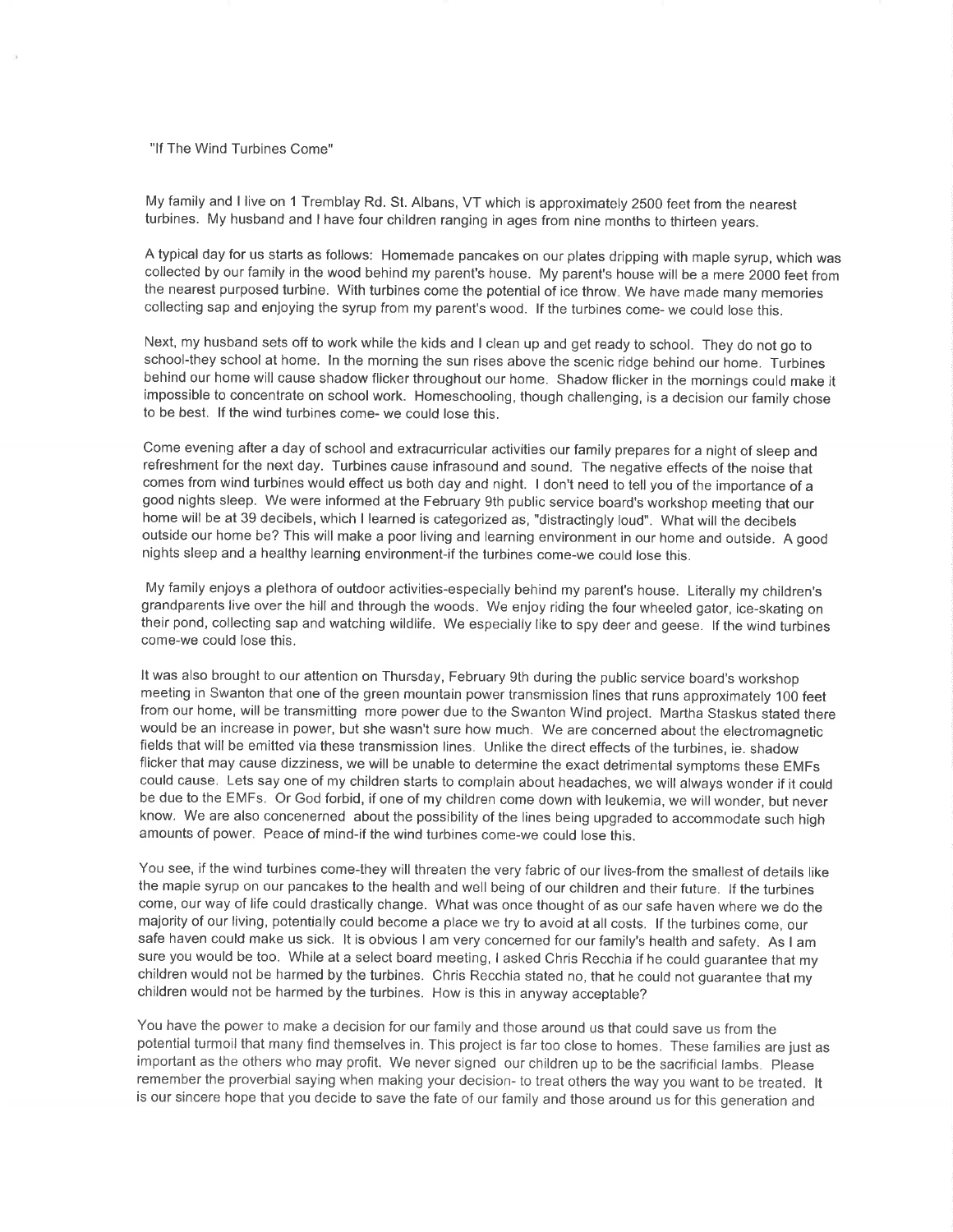those to follow.

Duelle Gaucett

Signed, lan and Danielle Garrant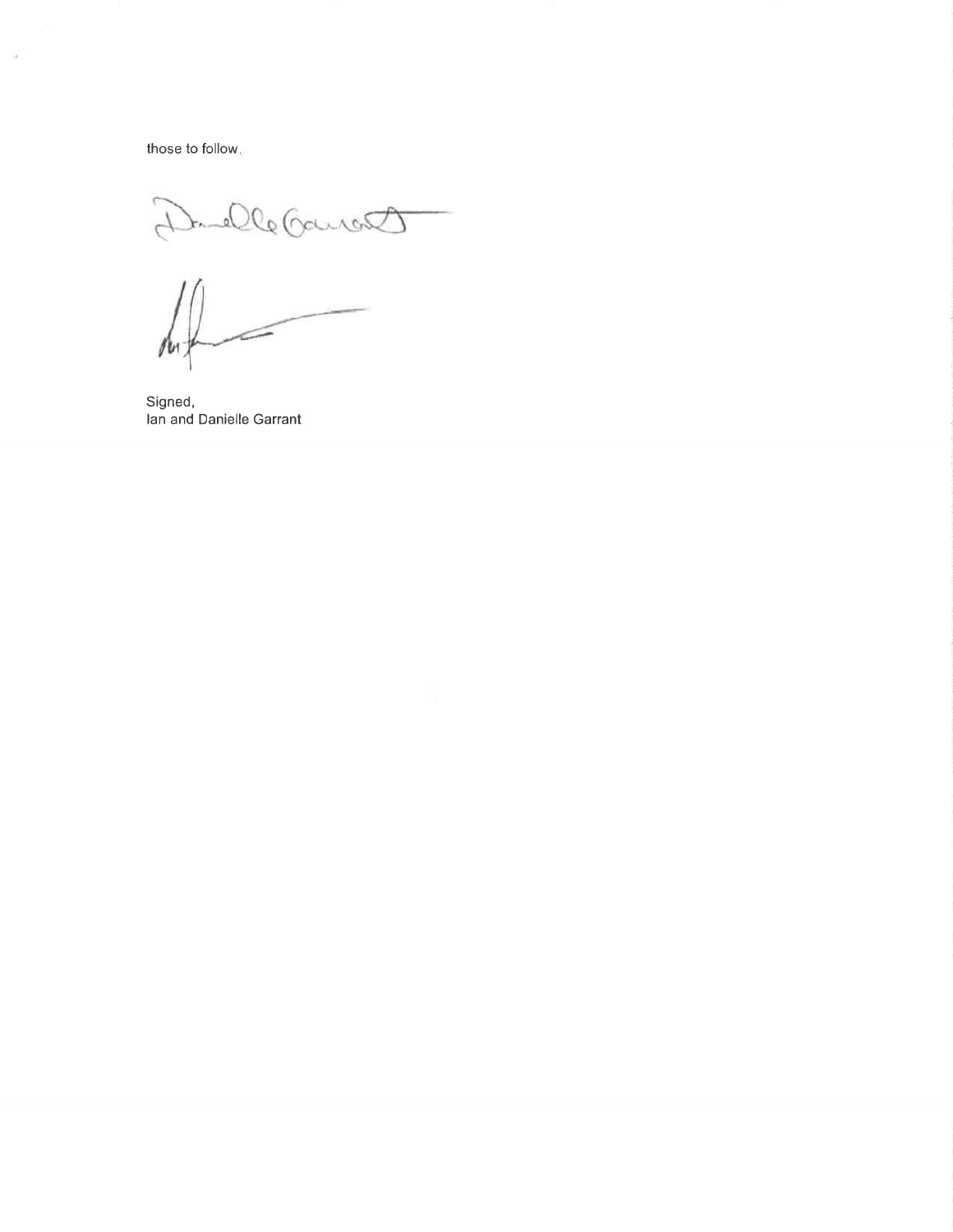## STATE OF VERMONT PUBLIC SERVICE BOARD

Docket No. 8816

Petition of Swanton Wind LLC for a certificate of public ) good, pursuant to 30 V.S.A. \$ 248, for the construction ) of an up to 20 MW wind-powered electric generation ) plant powered by up to 7 wind turbines located along <br>Rocky Ridge in Swanton, Vermont (a) Rocky Ridge in Swanton, Vermont )

#### CERTIFICATE OF SERVICE

We, Brian and Penny Dubie, et.al., certify that on February 16, 2017, copies of the foregoing Notices of Appearance, and Motion to Intervenes of Brian and Penny Dubie, Jeanne Royer, Judith and Patrick Luneau, Karen and Leo McLaughlin, Sally and Bruce Collopy, Kaye and Frank B. Mehaffey, Jr., Terrance Smith, David A. Goodrich, Robert Perkins, Patricia Messier, Sarah & Ed Ferguson, Ian and Danielle Garrant, Curtis Swan and Sara Luneau-Swan, Dan and Nancy Dunne, Erynn & Tyrell Boudreau, Dennis Hendy and Diane Bell, Mary and Mark Bushey, Steve Woodward, Kenneth Fox, Michelle and Luc Deslandes, David Butterfield, Bradley Stott and Jennifer Belanger, Clark and Carol Palmer, Paula Pearsall, Greg Pierce and Paula Kane, Mark and Marianne Dubie, Marie and Gil Tremblay, Patricia Rainville and John Smith, Kevin and Dolores Nichols, Jessica Decker and Lance Desautels, Suzanne Seymour, Mary Hunter, Todd Poirier in the above-referenced matter, were served via First-Class U.S. Mail on the interested persons designated in the following Service List.

Respectfully submitted this 16<sup>th</sup> day of February, 2017.

By:  $\sqrt{abc}$ D^i".

Brian Dubie Penny Dubie 770 McKenzie Road Fairfield, VT 05455 (802) 734-1877  $p$ ennydubie@gmail.com